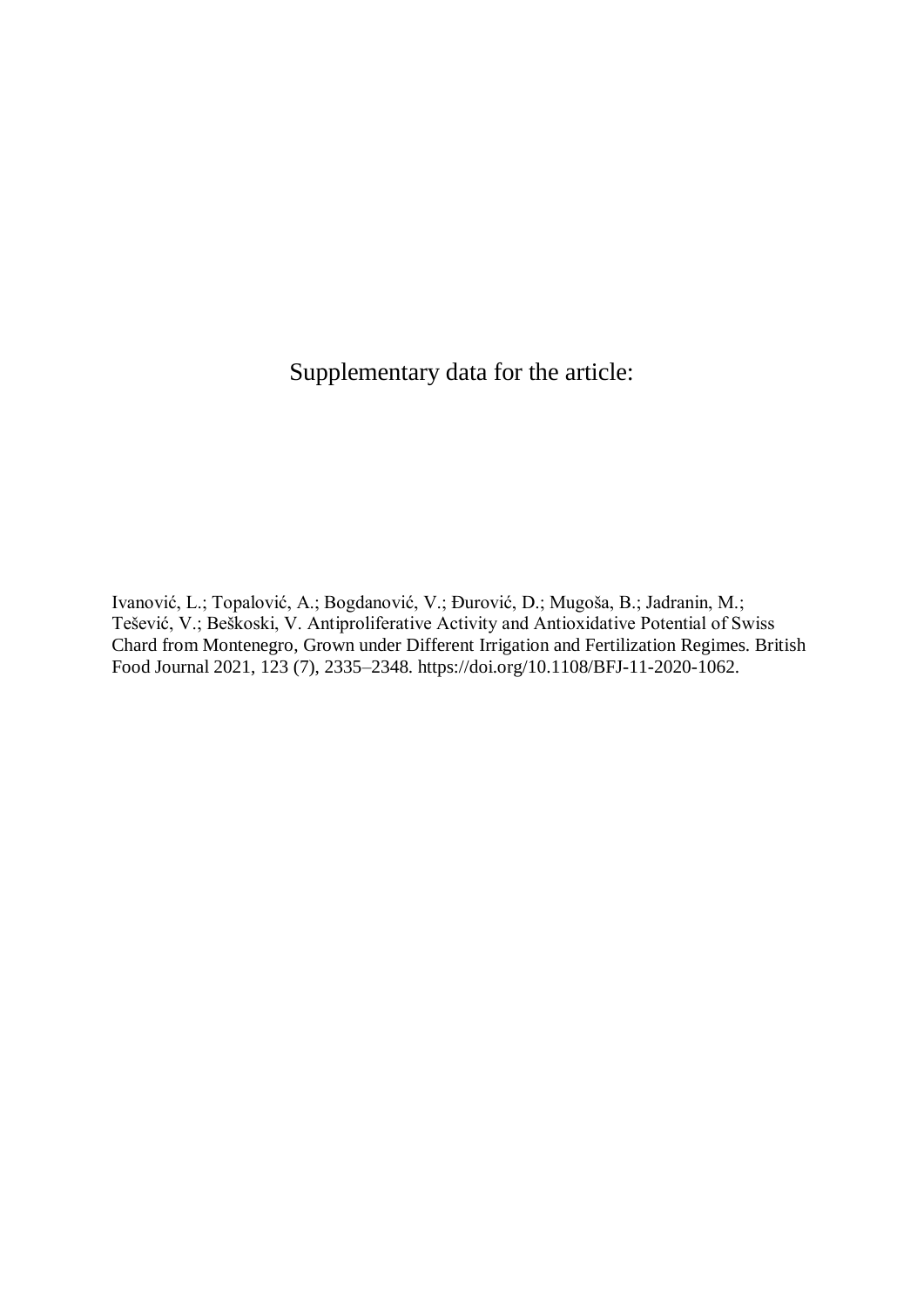## **Content**

**Figure S-1.** Total ion chromatogram of Swiss chard extract in negative ESI mode.

**Figure S-2.** Extracted UV (268 nm) chromatogram of Swiss chard extract

**Figure S-3.** Mass spectrum of vitexin-2"-*O*-xyloside (negative ESI mode)

**Figure S-4.** UV-vis spectrum of vitexin-2"-*O*-xyloside

**Figure S-5.** Mass spectrum of isorhamnetin-3,7-*O*-diglucoside (negative ESI mode)

**Figure S-6.** UV-vis spectrum of isorhamnetin-3,7-*O*-diglucoside

**Figure S-7.** Mass spectrum of vitexin-6"-*O*-acetyl-2"-*O*- xyloside (negative ESI mode)

**Figure S-8.** UV-vis spectrum of vitexin-6"-*O*-acetyl-2"-*O*- xyloside

**Figure S-9.** Mass spectrum of vitexin-6"-*O*-malonyl-2"-*O*- xyloside (negative ESI mode)

**Figure S-10.** UV-vis spectrum of vitexin-6"-*O*-malonyl-2"-*O*- xyloside





**Figure S2:** Extracted UV (268 nm) chromatogram of Swiss chard extract

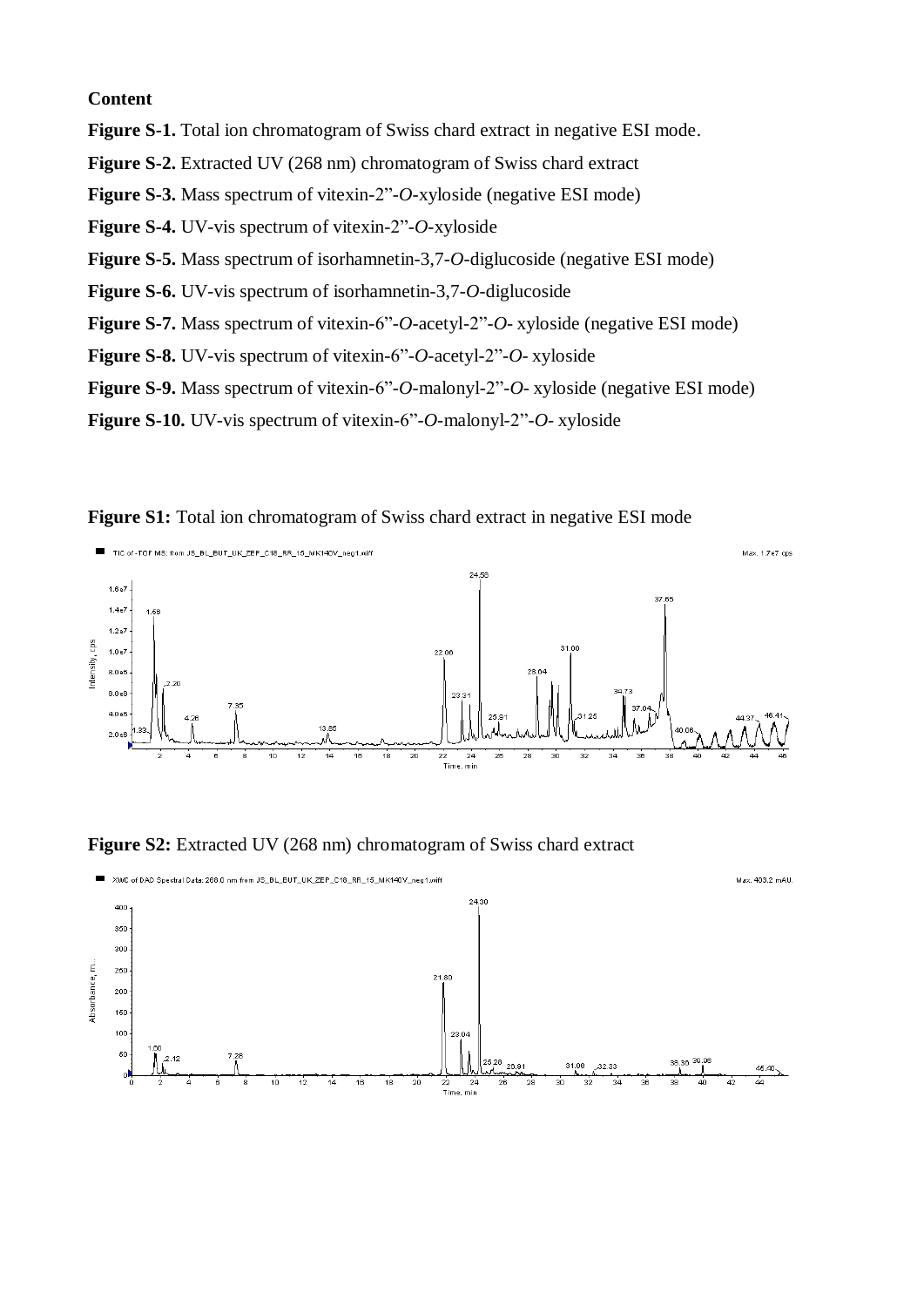## **Figure S3:** Mass spectrum of vitexin 2″-*O*-xyloside (negative ESI mode)



**Figure S4:** UV-vis spectrum of vitexin 2″-*O*-xyloside



DAD Spectral Data: 21.803 min from JS BL BUT UK ZEP C18 RR 15 MK140V neg1.wiff ... Max. 385.0 mAU

**Figure S5:** Mass spectrum of isorhamnetin 3,7-*O*-diglucoside (negative ESI mode)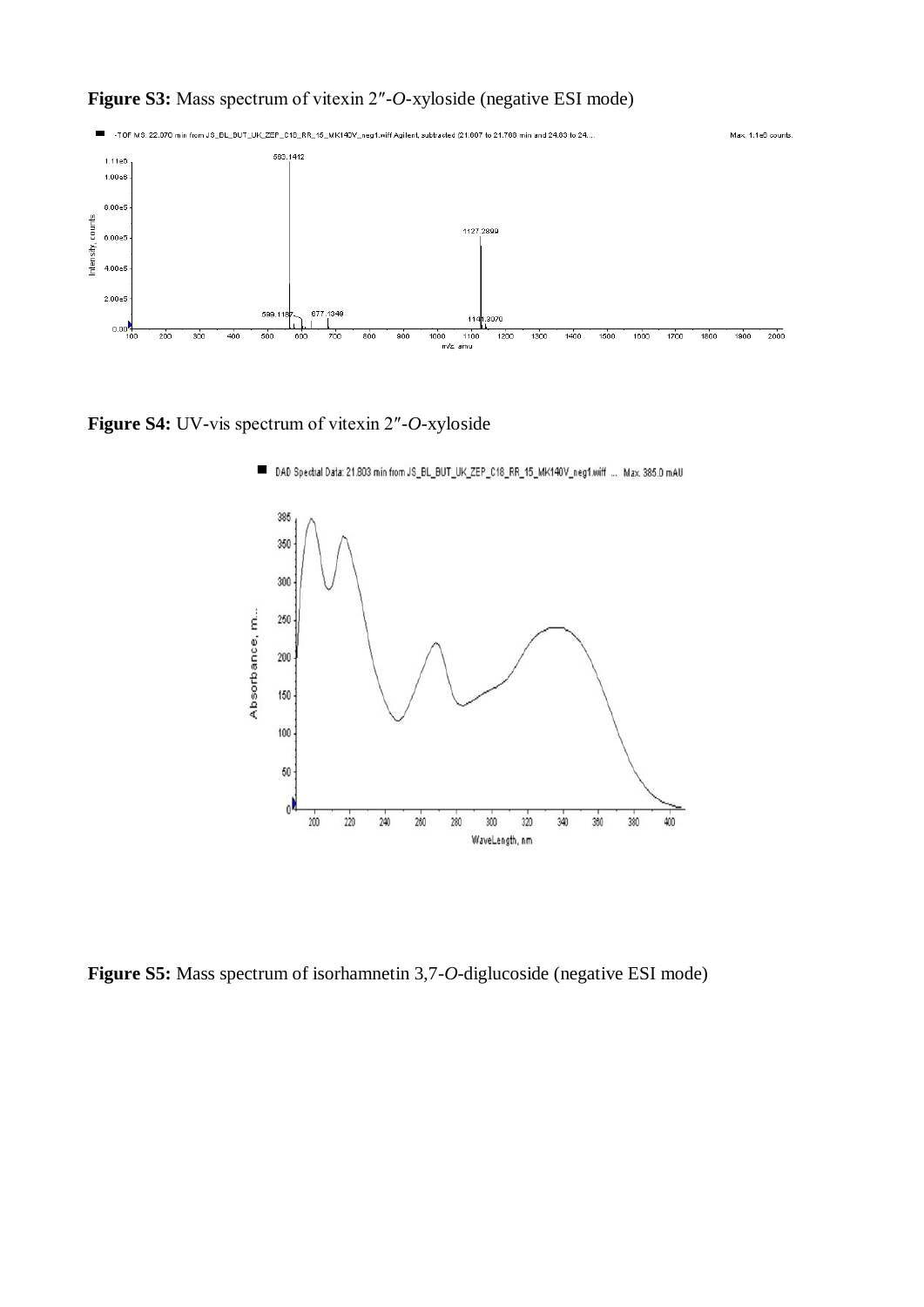

**Figure S6:** UV-vis spectrum of isorhamnetin 3,7-*O*-diglucoside



DAD Spectral Data: 23.043 min from JS\_BL\_BUT\_UK\_ZEP\_C18\_RR\_15\_MK140V\_neg1.wiff ... Max. 189.0 mAU

**Figure S7:** Mass spectrum of vitexin 6″-*O*-acetyl-2″-*O*-xyloside (negative ESI mode)

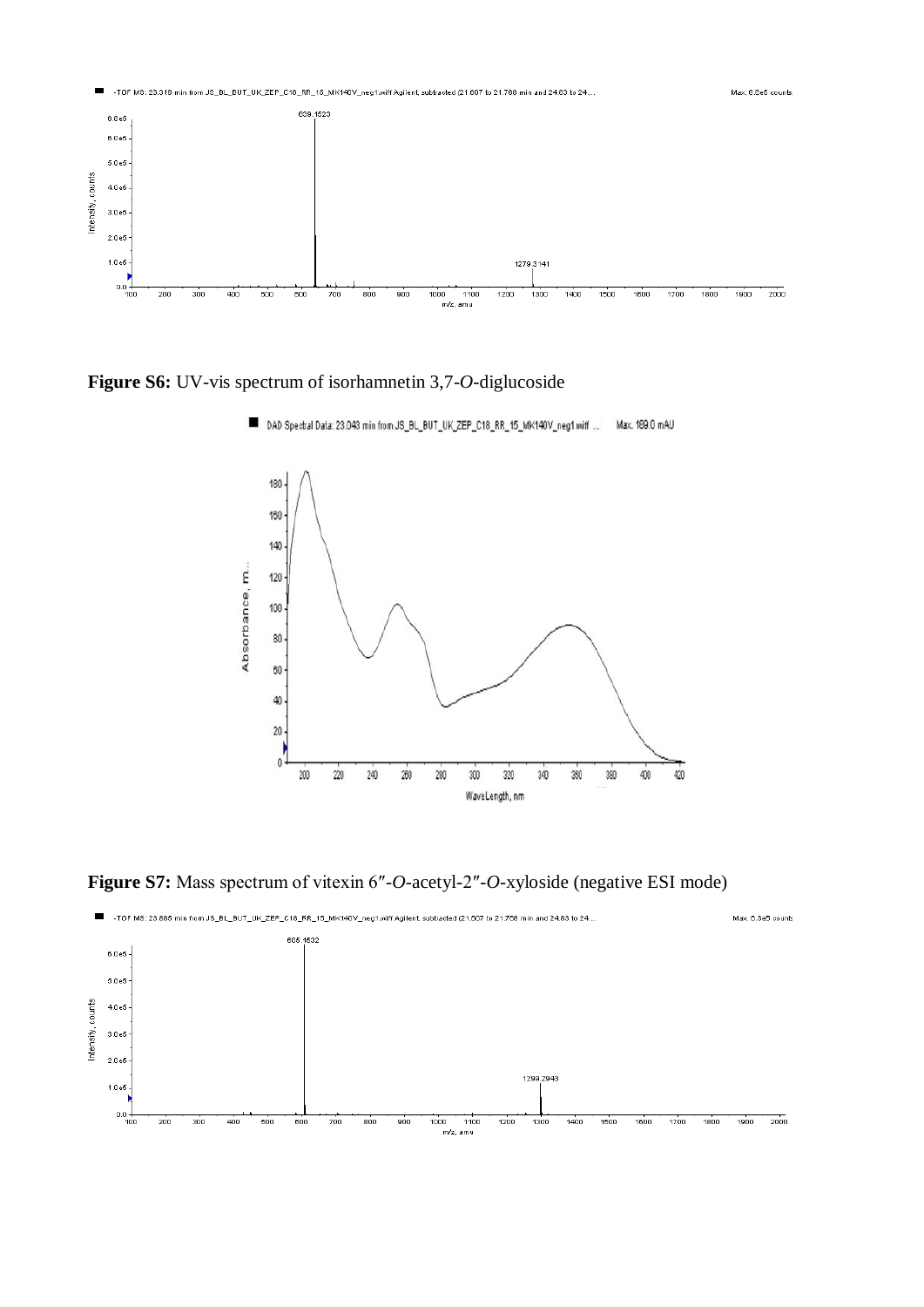

**Figure S9:** Mass spectrum of vitexin 6″-*O*-malonyl-2″-*O*-xyloside (negative ESI mode)



**Figure S10:** UV-vis spectrum of vitexin 6″-*O*-malonyl-2″-*O*-xyloside